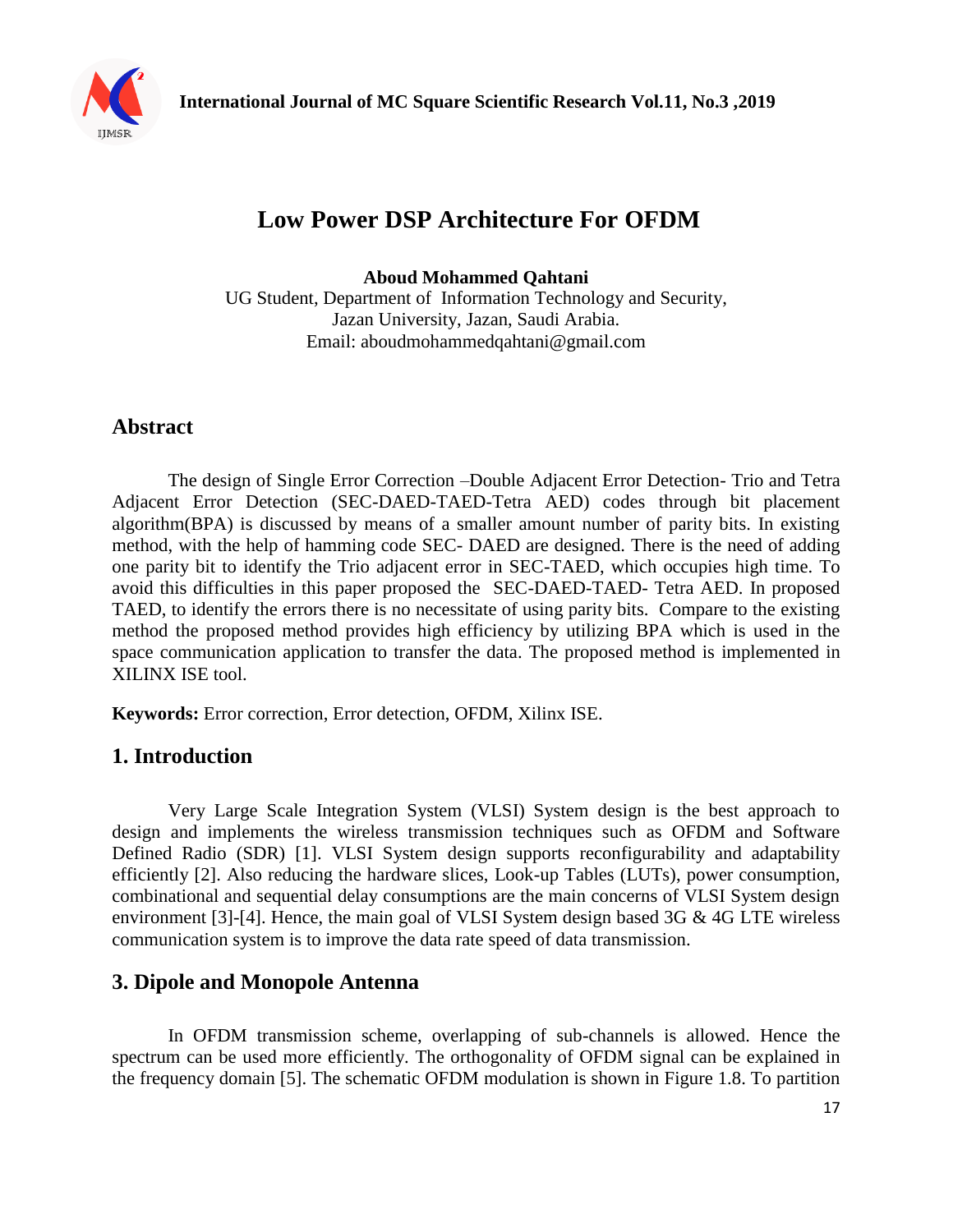

.

a single input with higher data stream into multiple lower rate data stream, Serial to Parallel (S/P) converter is used in OFDM modulation.







**Figure.2 Schematic of OFDM demodulation**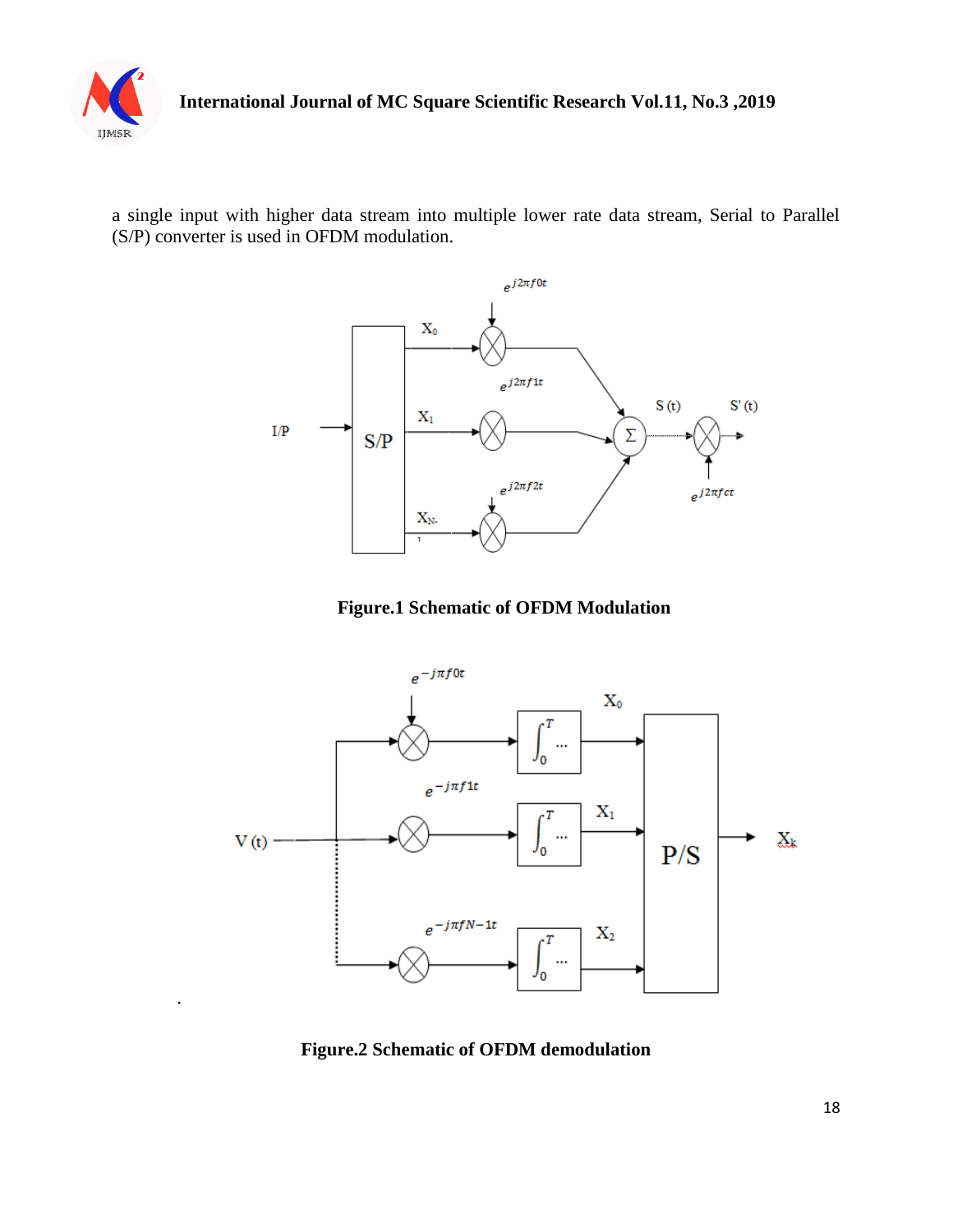

For designing the SEC-DAED-TAED-Tetra AED Hamming codes, Selective Bit Replacement algorithm is used. Only 12 bits of Hamming codes are used for performing all the needful. In proposed code Six grouping of TAE and five grouping of DAED-TAED is identified effectively. The highest combination number in 13 bit is 12 DAE grouping and 10 TAE grouping.



#### **Figure.3 Flowchart Bit placement Strategy**

To obtain the proposed objective are discussed as follows a) To realize all Trio and double and tetra error grouping using a software program. b) To reorganize the expression by hand to enlarge the number of ABE .c) To realize all the probable grouping of DEB-TEB-Trio and tetra error bits, the program executing step.iv) Hamming code is chosen. v)The entire 3 error, 2-error and 4-error grouping code produced.vi)The error words create multiply with the lexicographic check matrix.vii) Those bit error groupings generating the condition, and chose the larger bit position code. viii)Positions are noted.

## **5. Result and discussion**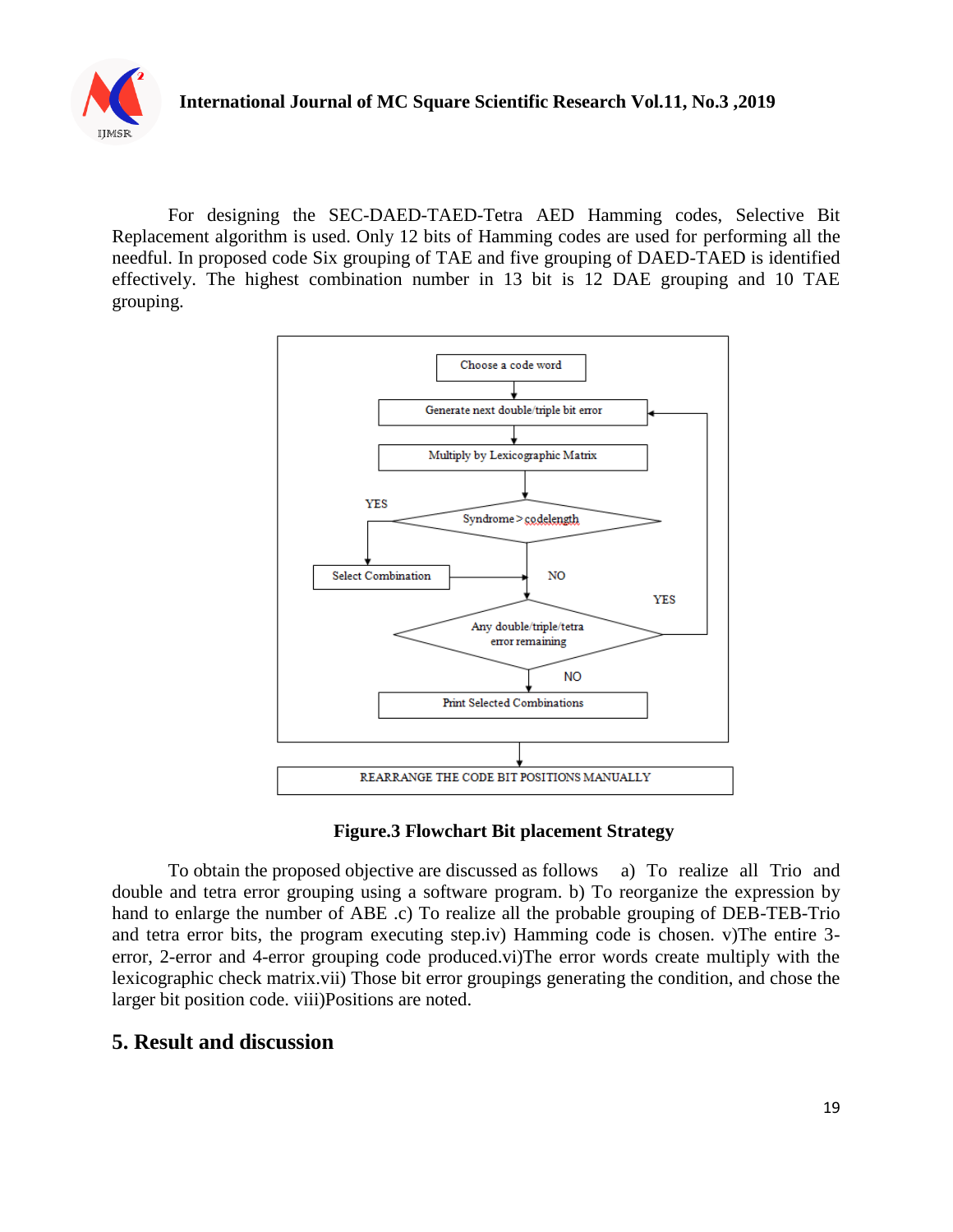

In this paper the proposed method is simulated using Xilinx ISE tool. Figure 4 shows SEC-DAED-TAED-TETRA AED hamming codes – "SEC" the Simulation result. Figure 5 shows the SEC-DAED-TAED-TETRA AED hamming codes – "DAED" Simulation result.

| /top_hamm/rst                     | St1               |              |              |               |  |
|-----------------------------------|-------------------|--------------|--------------|---------------|--|
| /top_hamm/en                      | St1               |              |              |               |  |
| /top_hamm/data_in<br>89           | 01010100          | 01010100     |              |               |  |
| /top_hamm/enc_out<br>$+$          | 000010110100      | 000000000000 | 000010100100 | 0000010110100 |  |
| /top_hamm/dec_out<br>$+$          | 000010110100      | 00000000000  |              | 000010110100  |  |
| /top_hamm/err_loc<br>89           | 0101              | 10000        |              | 10101         |  |
| /top_hamm/status<br>Ŧ.            | <b>SEC</b>        | Processing   |              | )SEC          |  |
| /top_hamm/bit_repl<br>89          | 001000110000      | 100000000000 | 000000110000 | 1001000110000 |  |
| /top_hamm/decc_out<br>$\bigoplus$ | 000000110100      | 000010000000 | 000000100100 | 000000110100  |  |
| /top_hamm/pro<br>H 9              | <b>PROCESSING</b> | Processing   |              |               |  |
| /top_hamm/sec<br>÷                | SEC.              | <b>SEC</b>   |              |               |  |
| /top_hamm/ted<br>Ŧ.               | TetraAED          | (TetraAED    |              |               |  |
| /top_hamm/no_err<br>H 9           | No error          | No error     |              |               |  |

**Figure. 4 SEC-DAED-TAED-TETRA AED hamming codes – "SEC" Simulation result**

| /top_hamm/rst                  | St1               |                   |               |               |
|--------------------------------|-------------------|-------------------|---------------|---------------|
| /top_hamm/en                   | St1               |                   |               |               |
| /top_hamm/data_in<br>⊞-1       | 01010100          | 01010100          |               |               |
| /top_hamm/enc_out<br>Ŧ         | 000010110100      | 000000000000      | 0000010100100 | 000010110100  |
| /top_hamm/dec_out<br>$+ -$     | 000011100100      | 000000000000      |               | 000011100100  |
| /top_hamm/err_loc<br>$+$       | 1110              | 0000              |               | 1110          |
| /top_hamm/status<br>$\pm$      | <b>DAED</b>       | <b>PROCESSING</b> |               | Daed          |
| /top_hamm/bit_repl<br>н.       | 110000110000      | 011000000000      | 1111000110000 | (110000110000 |
| /top_hamm/decc_out<br>$\oplus$ | 000011100100      | 000001010000      | 000011110100  | 000011100100  |
| /top_hamm/pro<br>$+$           | <b>PROCESSING</b> | Processing        |               |               |
| /top_hamm/sec<br>$+$           | <b>SEC</b>        | <b>SEC</b>        |               |               |
| /top_hamm/ted<br>$+ -$         | DAED              | DAED              |               |               |
| /top_hamm/no_err<br>$\ddot{}$  | No error          | No error          |               |               |
|                                |                   |                   |               |               |

#### **Figure. 5 SEC-DAED-TAED-TETRA AED hamming codes – "DAED" Simulation result**

Figure 6 shows the Simulation result of SEC-DAED-TAED-TETRA AED hamming codes –"TAED". Figure 7 shows the Simulation result of SEC-DAED-TAED-TETRA AED hamming codes - "TETRA AED".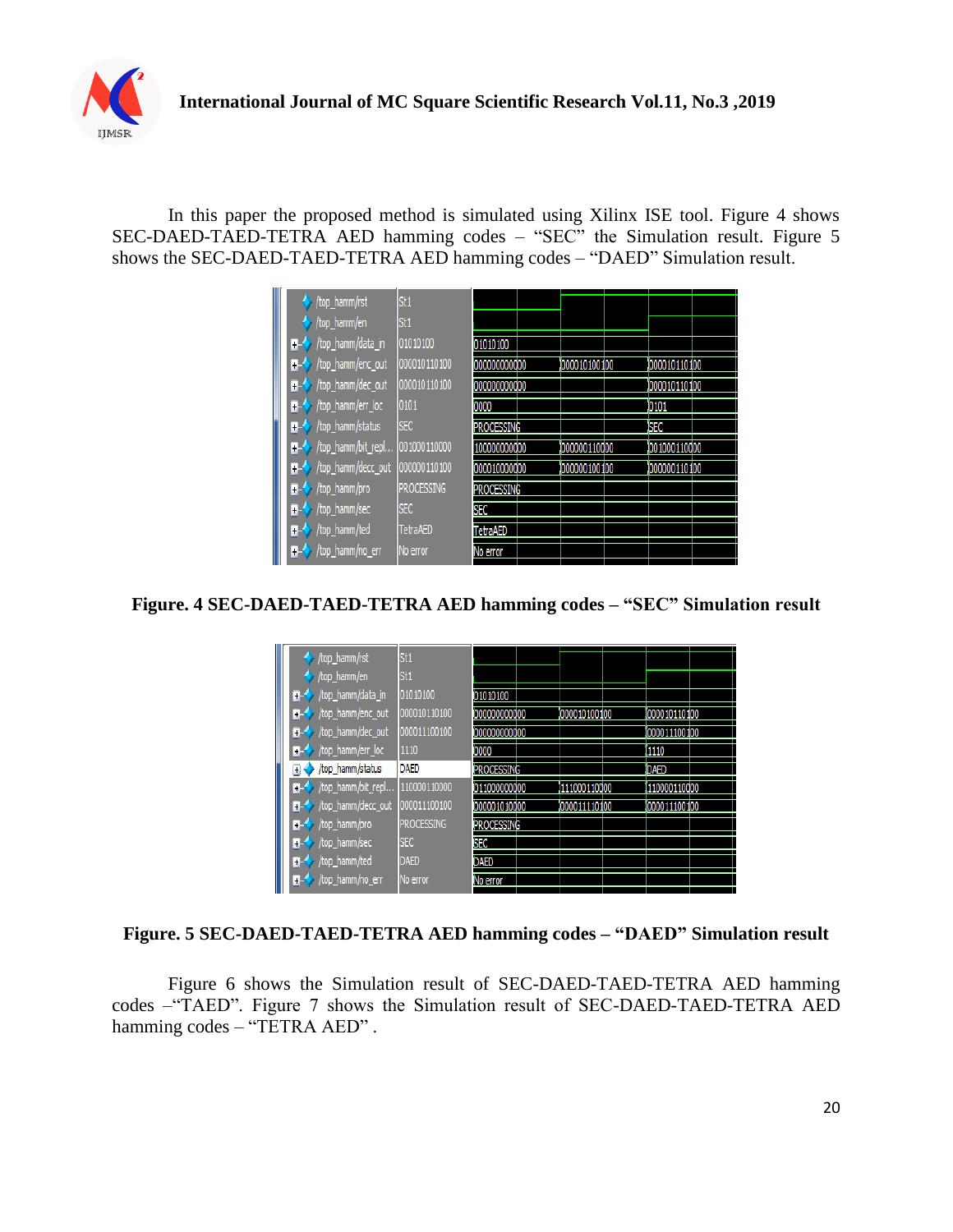

| /top_hamm/rst                  | St1               |              |              |               |
|--------------------------------|-------------------|--------------|--------------|---------------|
| /top_hamm/en                   | St1               |              |              |               |
| /top_hamm/data_in<br>$+$       | 01010100          | 01010100     |              |               |
| /top_hamm/enc_out<br>$\ddot{}$ | 000010110100      | 000000000000 | 000010100100 | 0000010110100 |
| /top_hamm/dec_out<br>٠H        | 000010111111      | 000000000000 |              | 000010111111  |
| /top_hamm/err_loc<br>÷         | 1110              | 0000         |              | 1110          |
| /top_hamm/status<br>$\ddot{}$  | <b>TAED</b>       | PROCESSING   |              | (TAED         |
| /top_hamm/bit_repl<br>$+$      | 101000111110      | 000000001110 | 100000111110 | 101000111110  |
| /top_hamm/decc_out<br>$+$      | 000010111111      | 000000001011 | 000010101111 | 000010111111  |
| /top_hamm/pro<br>Đ             | <b>PROCESSING</b> | Processing   |              |               |
| /top_hamm/sec<br>٠H            | <b>SEC</b>        | SEC          |              |               |
| /top_hamm/ted<br>Ŧ.            | <b>TAED</b>       | TAED         |              |               |
| $\rightarrow$ /top_hamm/no_err | No error          | No error     |              |               |

**Figure.6 SEC-DAED-TAED-TETRA AED hamming codes – "TAED" Simulation result** 

| /top_hamm/rst                  | St1               |              |               |                 |  |
|--------------------------------|-------------------|--------------|---------------|-----------------|--|
| /top_hamm/en                   | St1               |              |               |                 |  |
| /top_hamm/data_in<br>н.        | 01010100          | 01010100     |               |                 |  |
| /top_hamm/enc_out<br>Ŧ.        | 000010110100      | 000000000000 | 0000010100100 | 0000010110100   |  |
| /top_hamm/dec_out<br>н.        | 001010111111      | 00000000000  |               | 001010111111    |  |
| /top_hamm/err_loc<br>$\ddot{}$ | 1101              | 0000         |               | 1101            |  |
| /top_hamm/status<br>$\ddot{}$  | TetraAED          | PROCESSING   |               | <b>TetraAED</b> |  |
| /top_hamm/bit_repl<br>Ŧ        | 101000111111      | 000000001111 | (100000111111 | (101000111111   |  |
| /top_hamm/decc_out<br>Ŧ        | 001010111111      | 001000001011 | 001010101111  | 001010111111    |  |
| /top_hamm/pro<br>$+$           | <b>PROCESSING</b> | Processing   |               |                 |  |
| /top_hamm/sec<br>Ŧ.            | <b>SEC</b>        | <b>SEC</b>   |               |                 |  |
| /top_hamm/ted<br>н.            | <b>TetraAED</b>   | TetraAED     |               |                 |  |
| /top_hamm/no_err<br><b>H-9</b> | No error          | No error     |               |                 |  |
|                                |                   |              |               |                 |  |

**Figure.7 SEC-DAED-TAED-TETRA AED hamming codes –"TETRA AED" Simulation result** 

## **6. Conclusion**

The proposed SEC-DAED-TAED-Tetra AED Hamming codes is utilized to overcome the incorrect data through communication in space. When transmitting the message data on the basis of bit flipping. Developed Extended SEC-DAED-TAED –Tetra AED Hamming code has